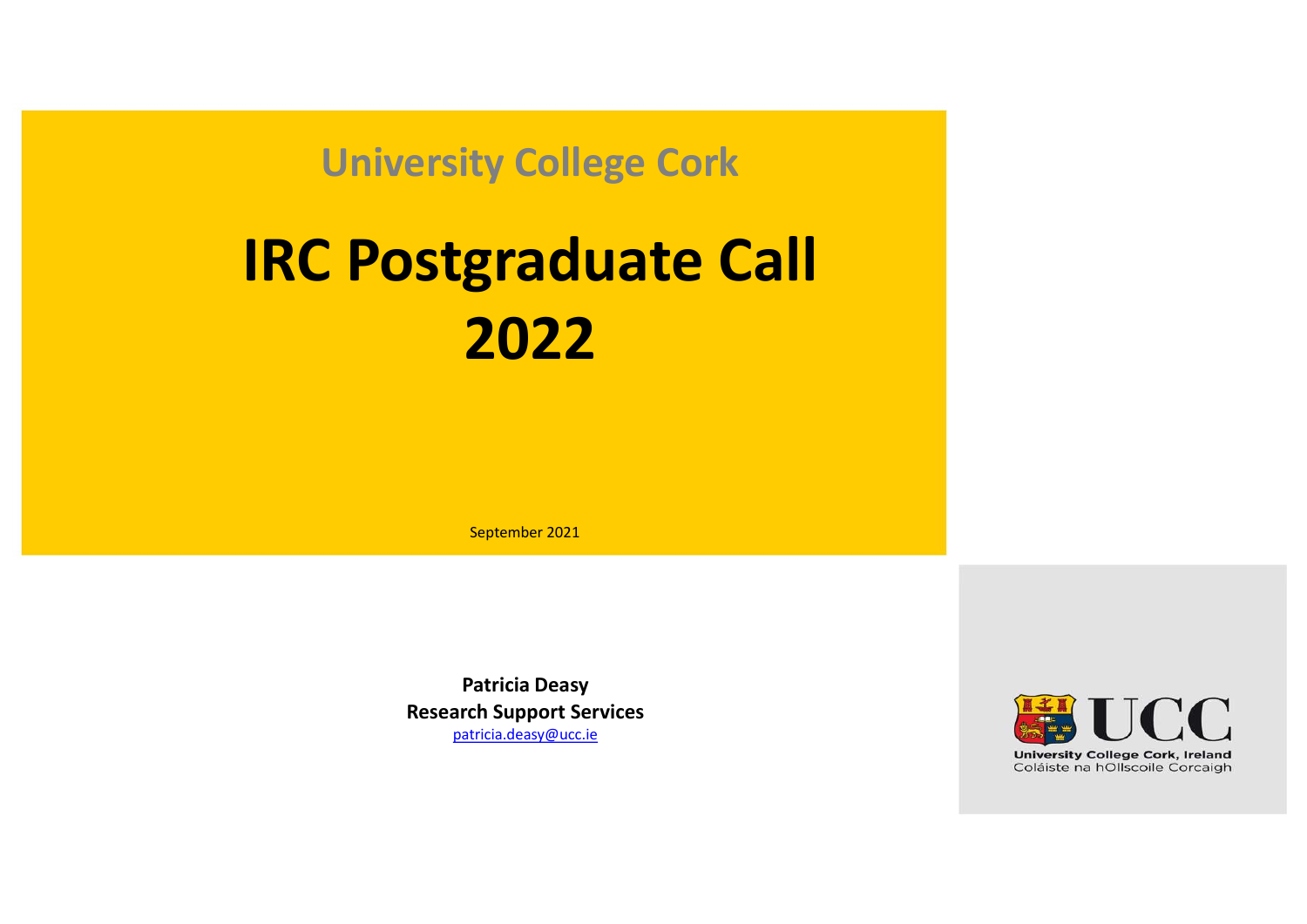# Postgraduate Scholarships

### Eligibility:

- All Disciplines & types of research
- Scholars of any nationality may hold a scholarship
- $\bullet$  1st or upper 2<sup>nd</sup> class honours primary degree (or equivalent) or hold a master's degree:
- 
- **Postgraduate Scholarships**<br> **Eligibility:**<br>
 All Disciplines & types of research<br>
 Scholars of any nationality may hold a scholarship<br>
 1<sup>4</sup> or upper 2<sup>nd</sup> class honours primary degree (or equivalent) or hold a master' • Applicants for a doctoral award must not hold, or have previously held an IRC postgrad, unless it was to enable the applicant to obtain a research masters degree. Eligibility:<br>
• All Disciplines & types of research<br>
• Scholars of any nationality may hold a scholarship<br>
• 1<sup>st</sup> or upper 2<sup>nd</sup> class honours primary degree (or equivalent) or ho<br>
• Applicants for a masters must not ha
- Must not have had 2 previous unsuccessful or 2 ineligible applications to the programme.

- 
- Contribution to Fees  $£5,750$  per annum (max)
- Eligible direct research expenses €3,250 per annum

### Start Date:

• Award starts September  $1<sup>st</sup>$  (no later or earlier)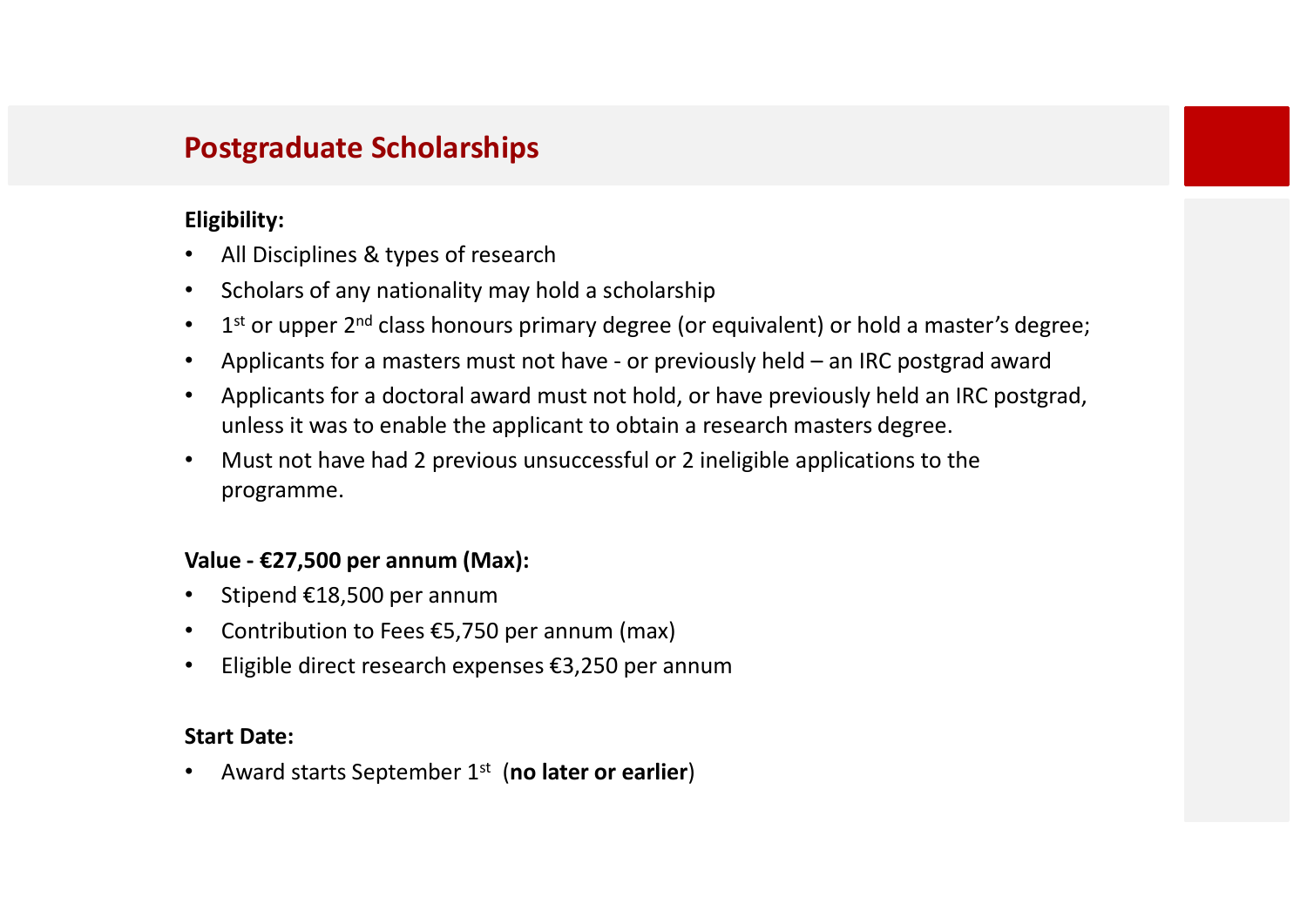### Question

I will not be in a position to start my scholarship on the official start-date. Can I still apply for the scholarship, and defer the start date if my application is successful?

### Answer

The IRC will only consider a deferral for the following reasons:

- -Maternity/Paternity leave
- -Adoptive leave
- -Prolonged sick leave
- -Carer's leave

Otherwise, all scholarships **must** commence on the official scholarship start-date, so please ensure that the start-date is not an issue for you before you apply.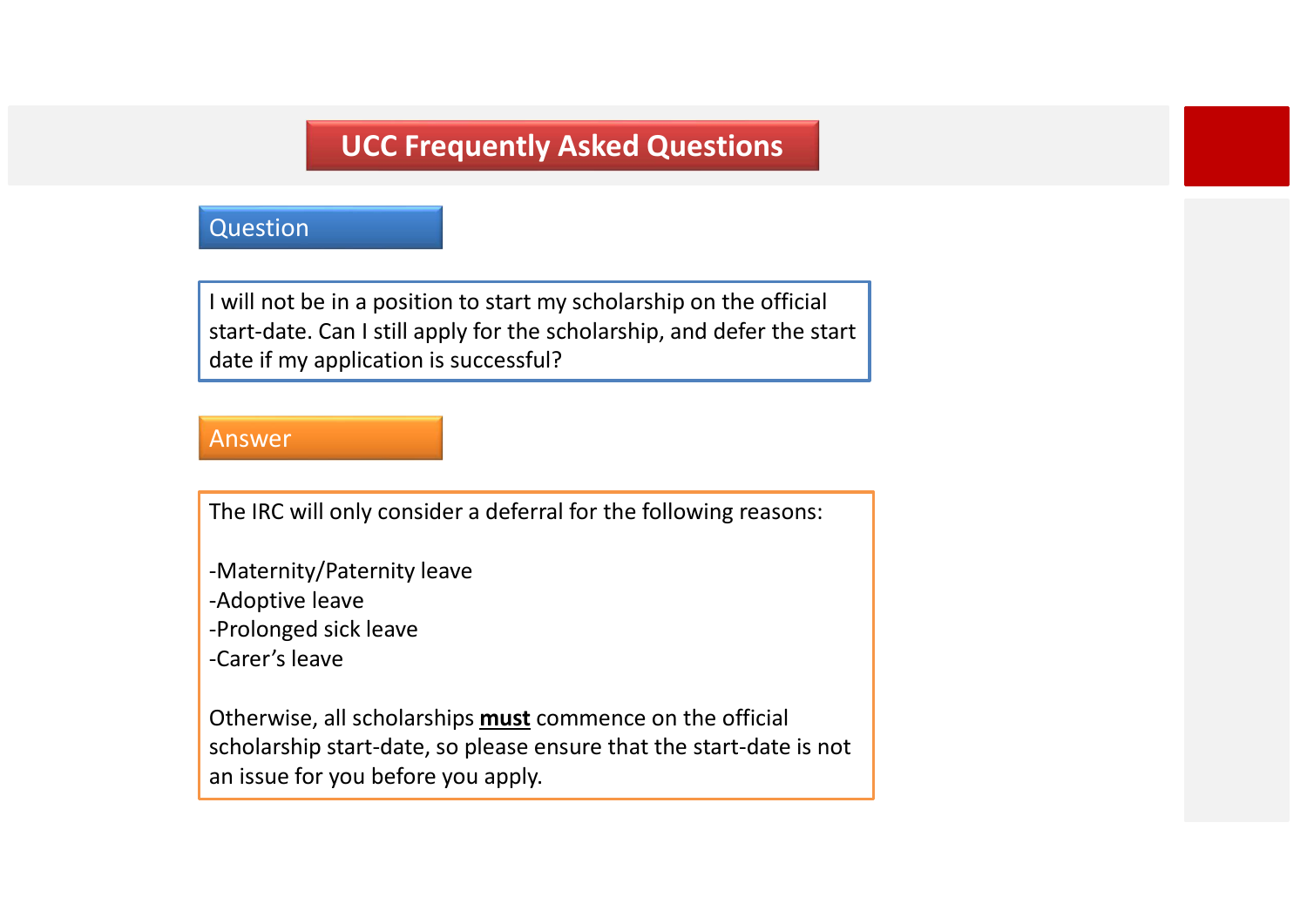### Question

The IRC application form asks if I will be in receipt of any additional awards during the scholarship period? I currently hold **UCC Frequently Asked Questions**<br>
Question<br>
The IRC application form asks if I will be in receipt of any<br>
additional awards during the scholarship period? I currently hold<br>
a UCC CACSSS Excellence Scholarship – should I an

### Answer

Anyone holding a UCC CACSSS Excellence Scholarship will be required to give it up if they receive an IRC scholarship. Thus, you should answer NO to this question on the IRC application form.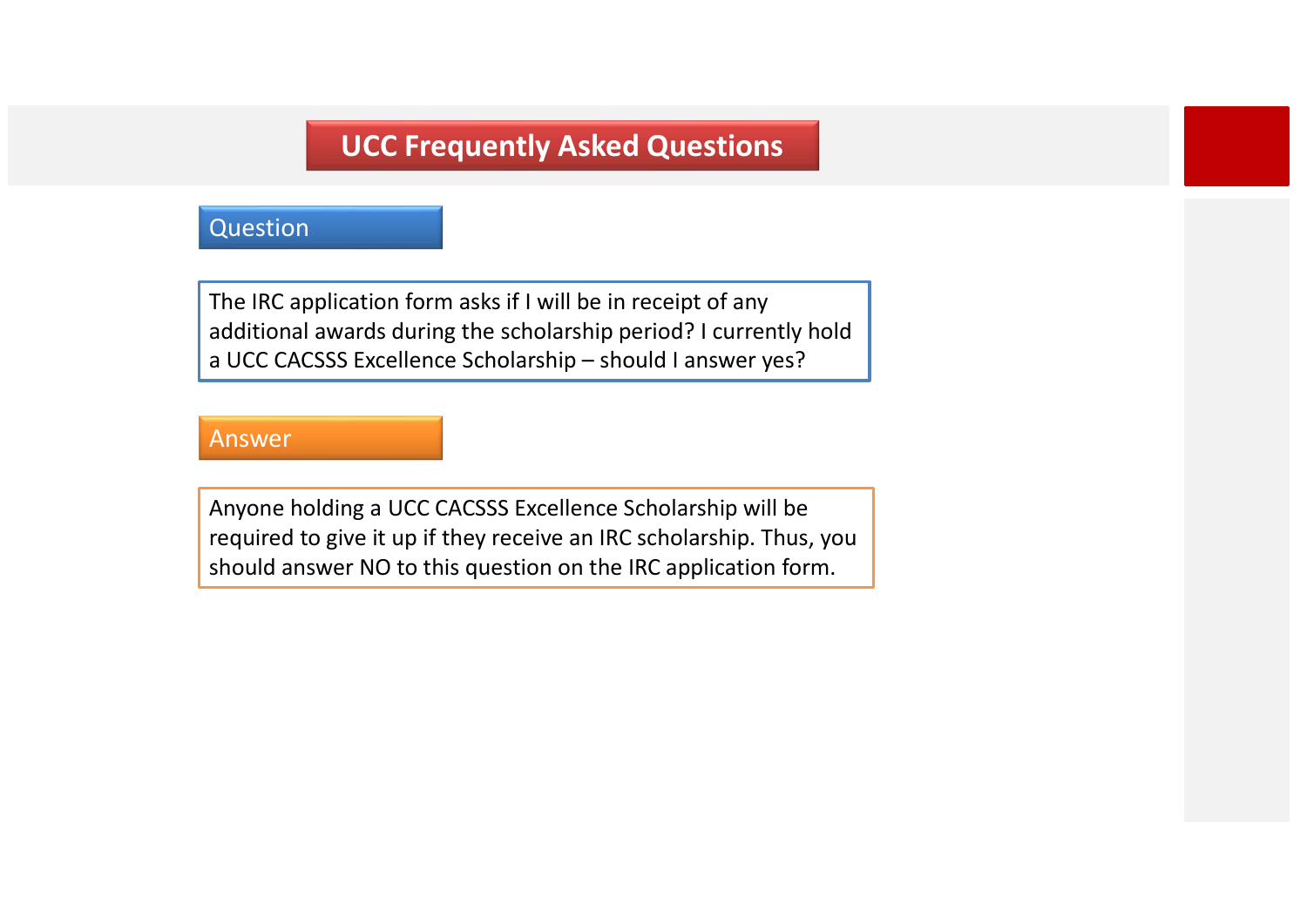### Question

I have previously applied for other IRC grants. Am I still eligible to apply for this call?

### Answer

Applications to different IRC calls are normally treated separately. However, if you have already applied for this postgrad scholarship twice in previous years, you cannot apply again.

NB: Anyone who applied for an IRC Enterprise Partnership award can still apply for a GOI postgrad award. However, you cannot hold both awards at the same time.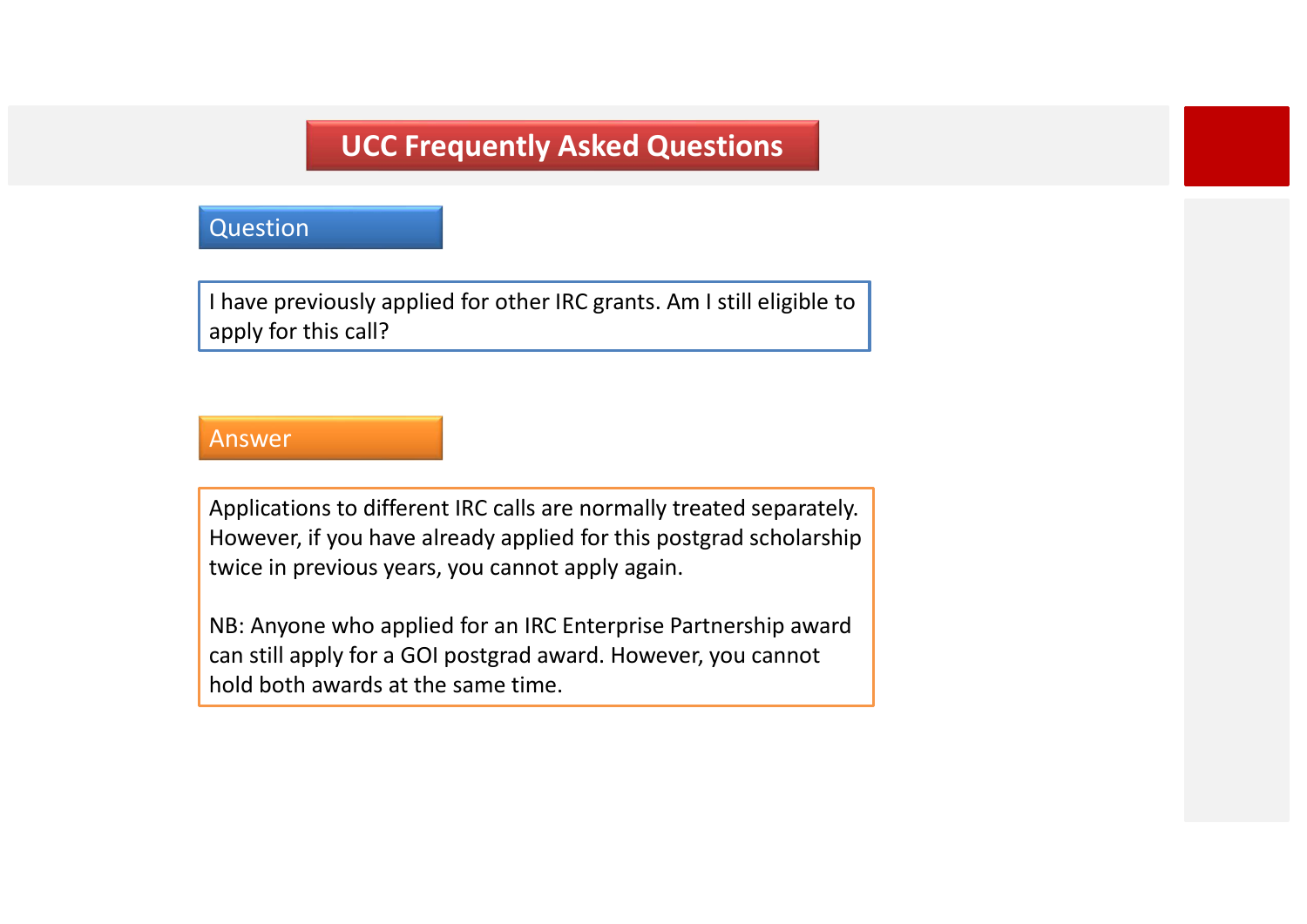### Question

I do not have a Masters, and I am in my final year of my undergraduate degree, so I will not know my undergrad result before this call closes. Can I still apply this year?

### Answer

Yes, you can still apply. You must declare that your degree is incomplete, and instead, include the grade from the last completed year of the degree in question. If your application is successful, the IRC will then request to see your transcripts, to verify that your final grade for this degree meets the eligibility requirement of the programme.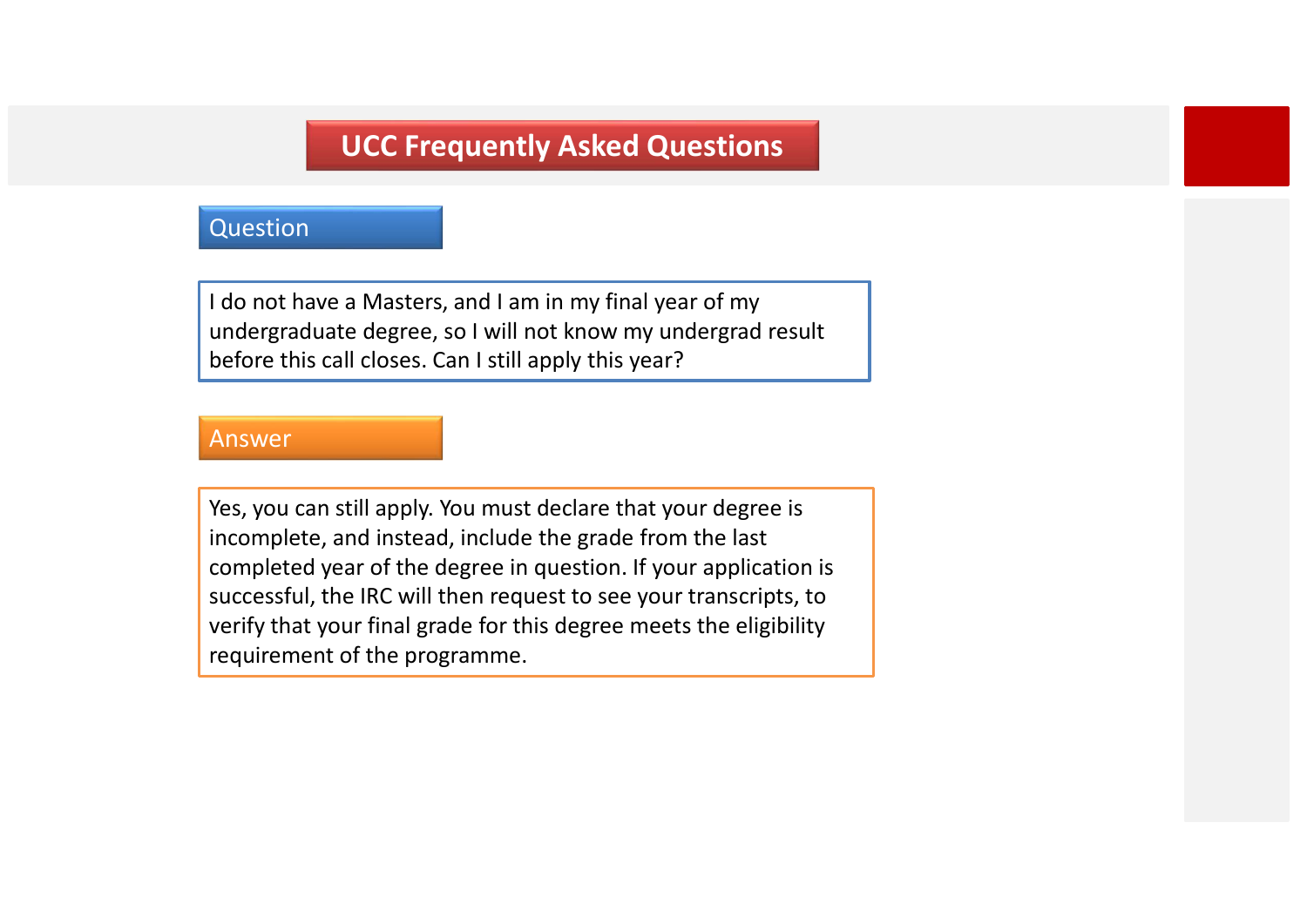### **Question**

I'm currently finishing my Master degree, but will not receive my **UCC Frequently Asked Questions**<br>Question<br>I'm currently finishing my Master degree, but will not receive my<br>dissertation results until after the IRC deadline – can I still apply?<br>Answer

### Answer

Yes, you can still apply. If your application is successful, and you receive an offer, the IRC will then request proof that you have successfully obtained your Masters.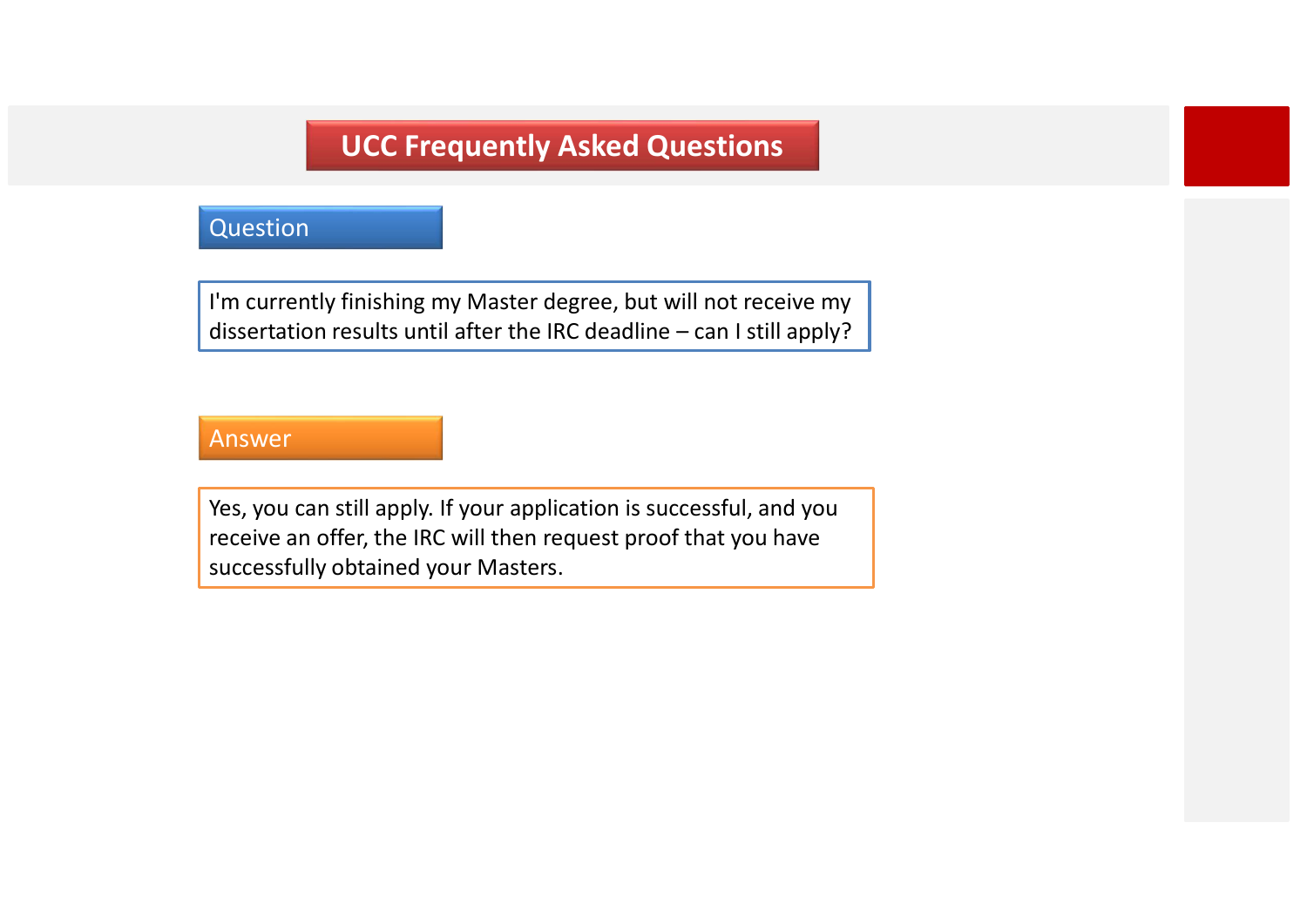# **Question**

What kind of additional materials can I upload to my application?

### Answer

| You CAN include:                                                                                                     | You CANNOT include:                                                                                 | <b>IMPORTANT:</b>                                                                                              |
|----------------------------------------------------------------------------------------------------------------------|-----------------------------------------------------------------------------------------------------|----------------------------------------------------------------------------------------------------------------|
| <b>Essential information</b><br>required for the<br>interpretation and<br>understanding of the<br>proposed research. | <b>Additional information</b><br>about the research<br>proposal or applicant.                       | Do not disclose your<br>gender in uploaded<br>PDFs.                                                            |
| -Diagrams<br>-Bibliographies<br>-Gantt charts<br>-Preliminary results                                                | $-C.Vs$<br>-Letters of Support<br>-Photos of the applicant<br>-Hyperlinks<br>-Links to audio/videos | Instead, use initials<br>instead of first names if<br>you have a publication<br>listed in the<br>bibliography. |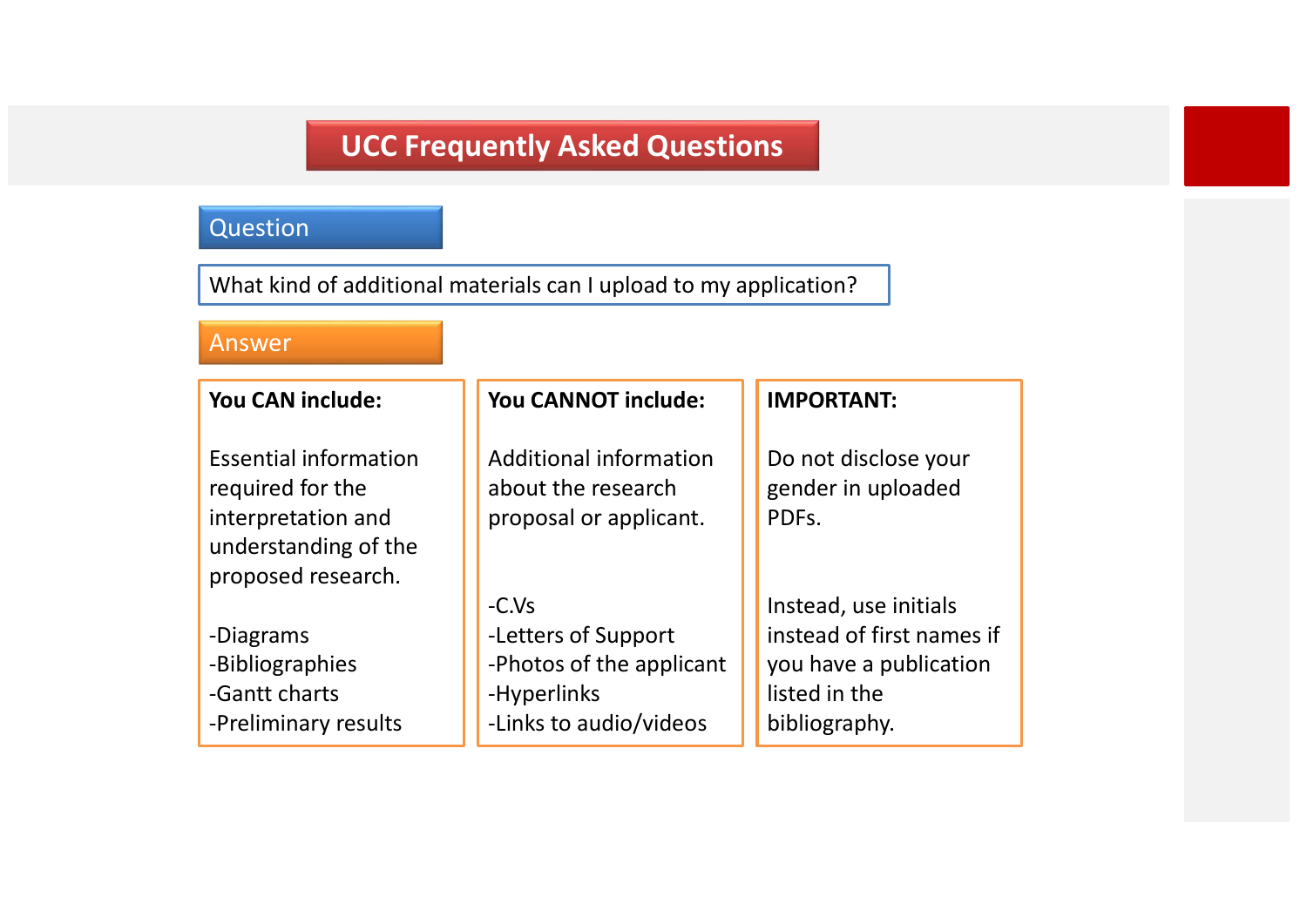### **Question**

I want to apply for one of the funding partner scholarship **UCC Frequently Asked Questions**<br>
Question<br>
I want to apply for one of the funding partner scholarship<br>
Ithemes offered this year – does this mean that I cannot apply for<br>
the general IRC scholarship?<br>
Answer the general IRC scholarship?

### Answer

While applicants may apply for one scholarship theme only, those who choose to apply for a funding partner theme will also be considered for a standard IRC Postgraduate Scholarship.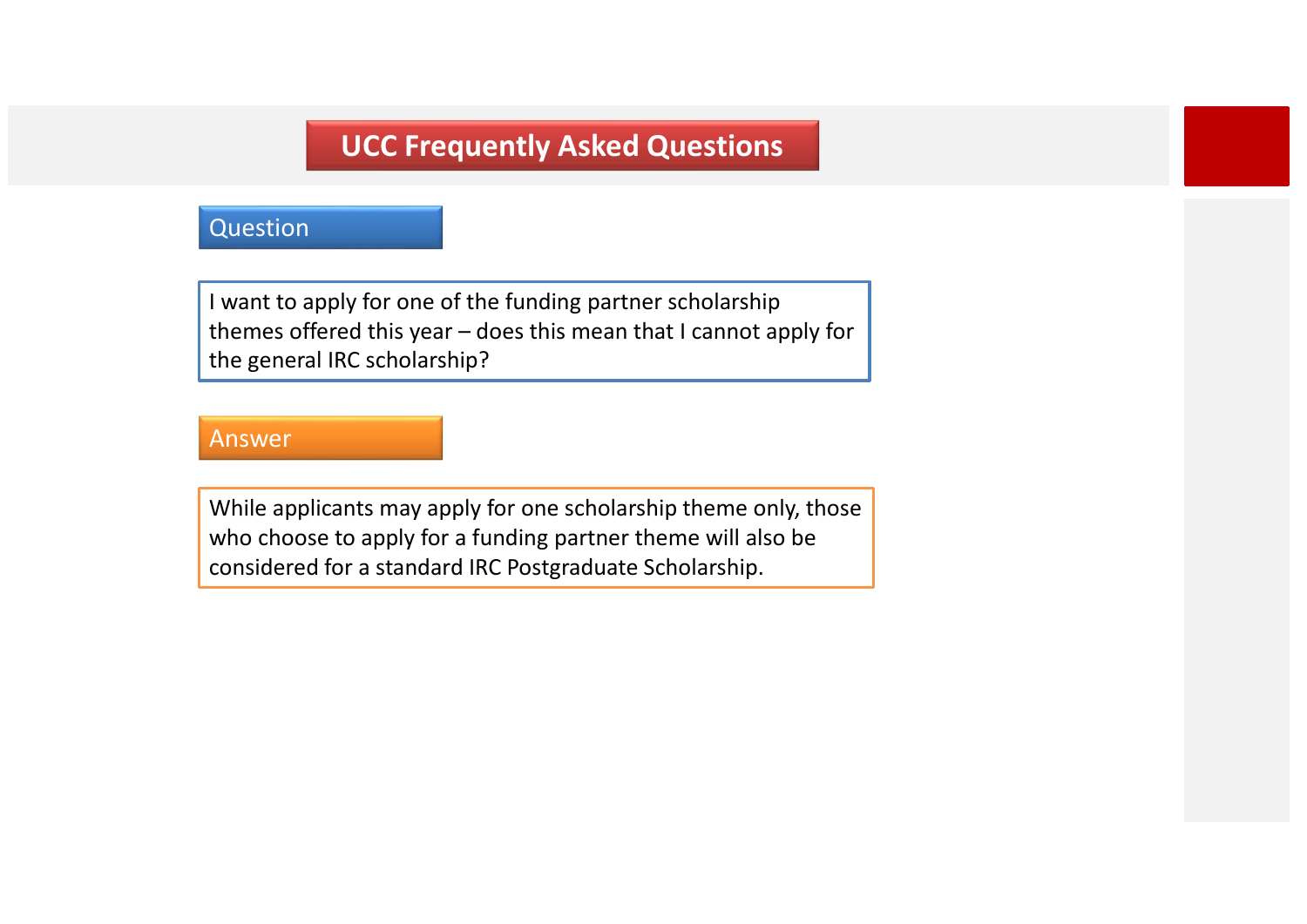### **Question**

I have already submitted my application, but realise that I made **and Control Control Control Control Control Control Control Control Control Control Control Control Control Control Control Control Control Control Control Control Control Control Control Control Control Control Control C** I have already submitted my application, but realise that I made<br>an error – is it possible to correct this error?<br>Answer<br>No. Once an application is submitted, the <u>IRC will not allow</u><br>changes or corrections under any circu

### Answer

No. Once an application is submitted, the **IRC will not allow** changes or corrections under any circumstances.

So proof-read your application first, and ensure that all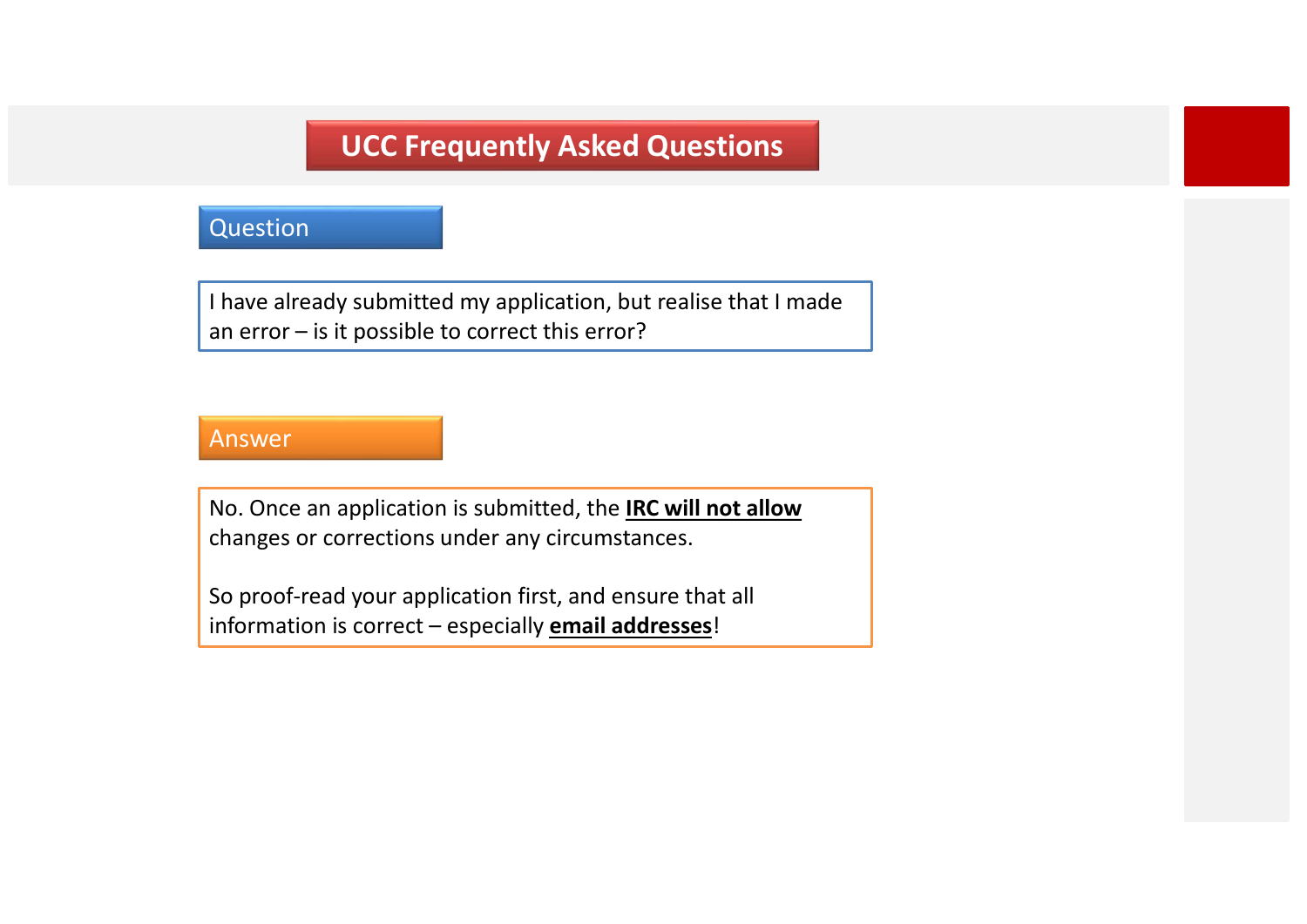### **Question**

Is there a way to calculate the Irish equivalent of my foreign results?

### Answer

The UCC website has a section to calculate this: https://www.ucc.ie/en/study/comparison/

However, you should only use this to ensure that your results are eligible.

The results you enter into your IRC application form should be the exact results documented on your academic transcripts, NOT their Irish equivalent.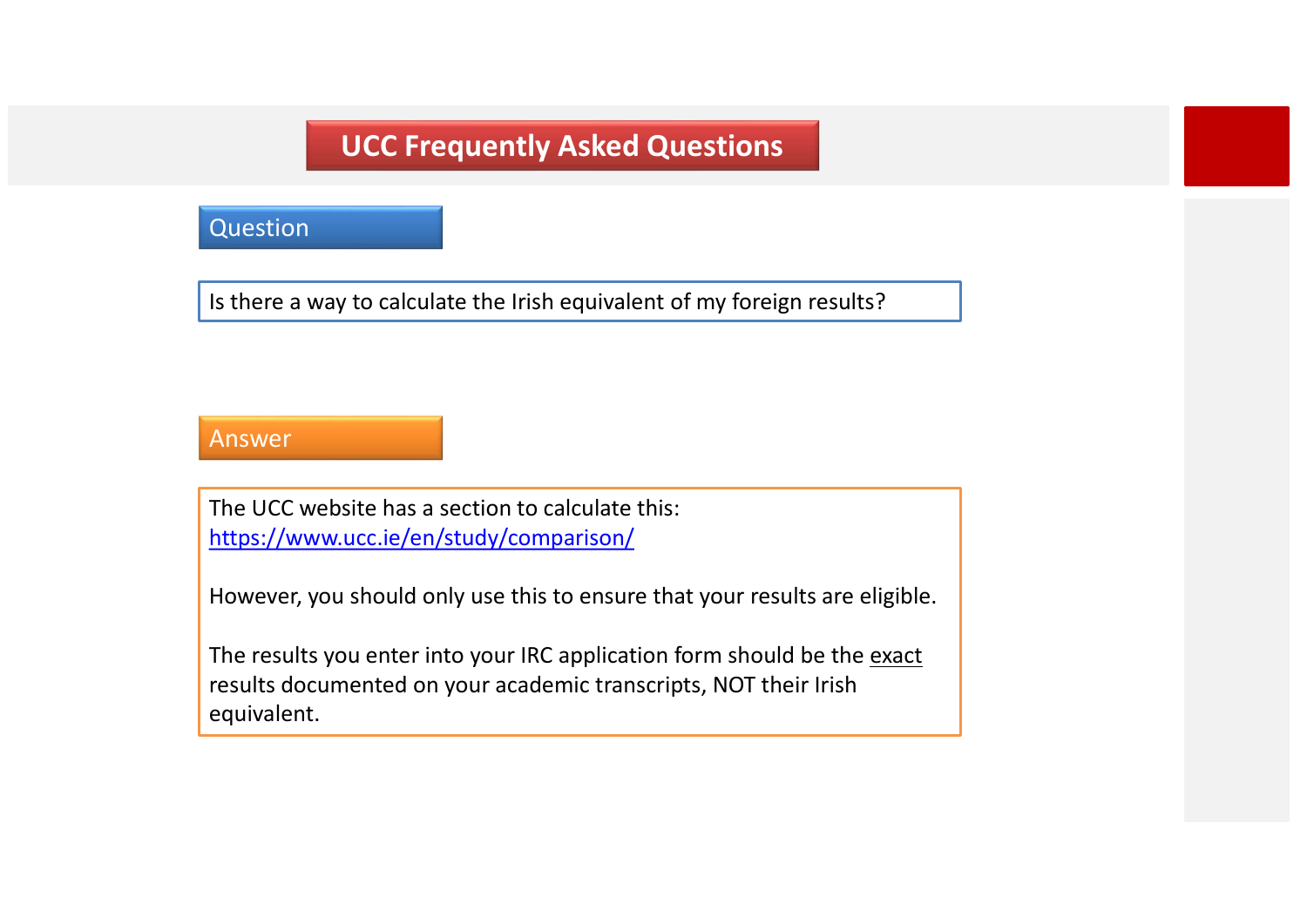### Question

Do both my academic supervisor and my secondary supervisor have to be based at UCC?

### Answer

Your academic supervisor must be based at UCC, but secondary supervisors can be based at any higher education institution.

NB: Secondary Supervisors should have a purely advisory role.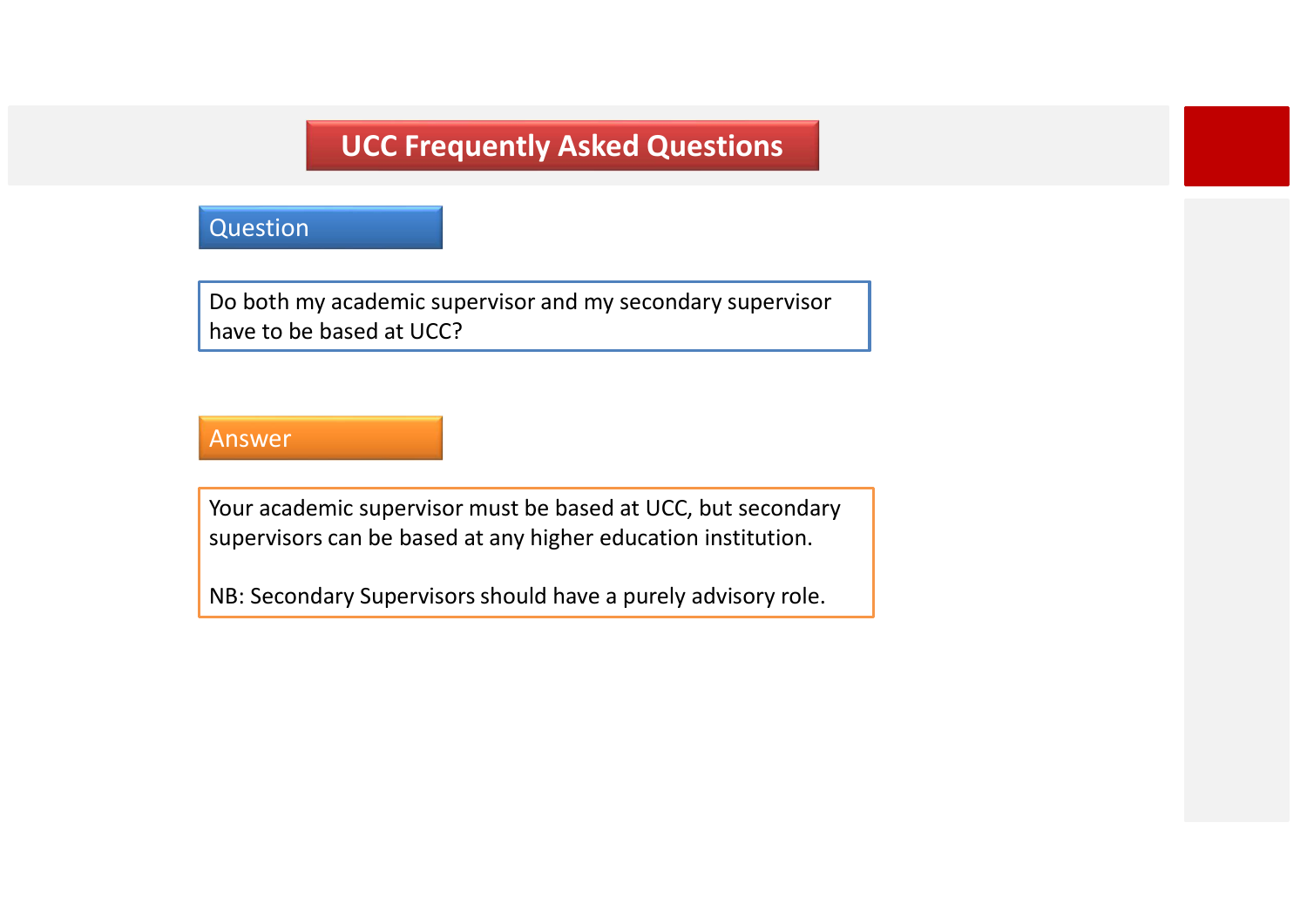# **Question**

Can my secondary supervisor act as a referee?

### Answer

VEC Frequently Asked Questions<br>
Units – your secondary supervisor act as a referee?<br>
Ves – your secondary supervisor can also act as a referee, but<br>
your primary supervisor cannot. your primary supervisor cannot.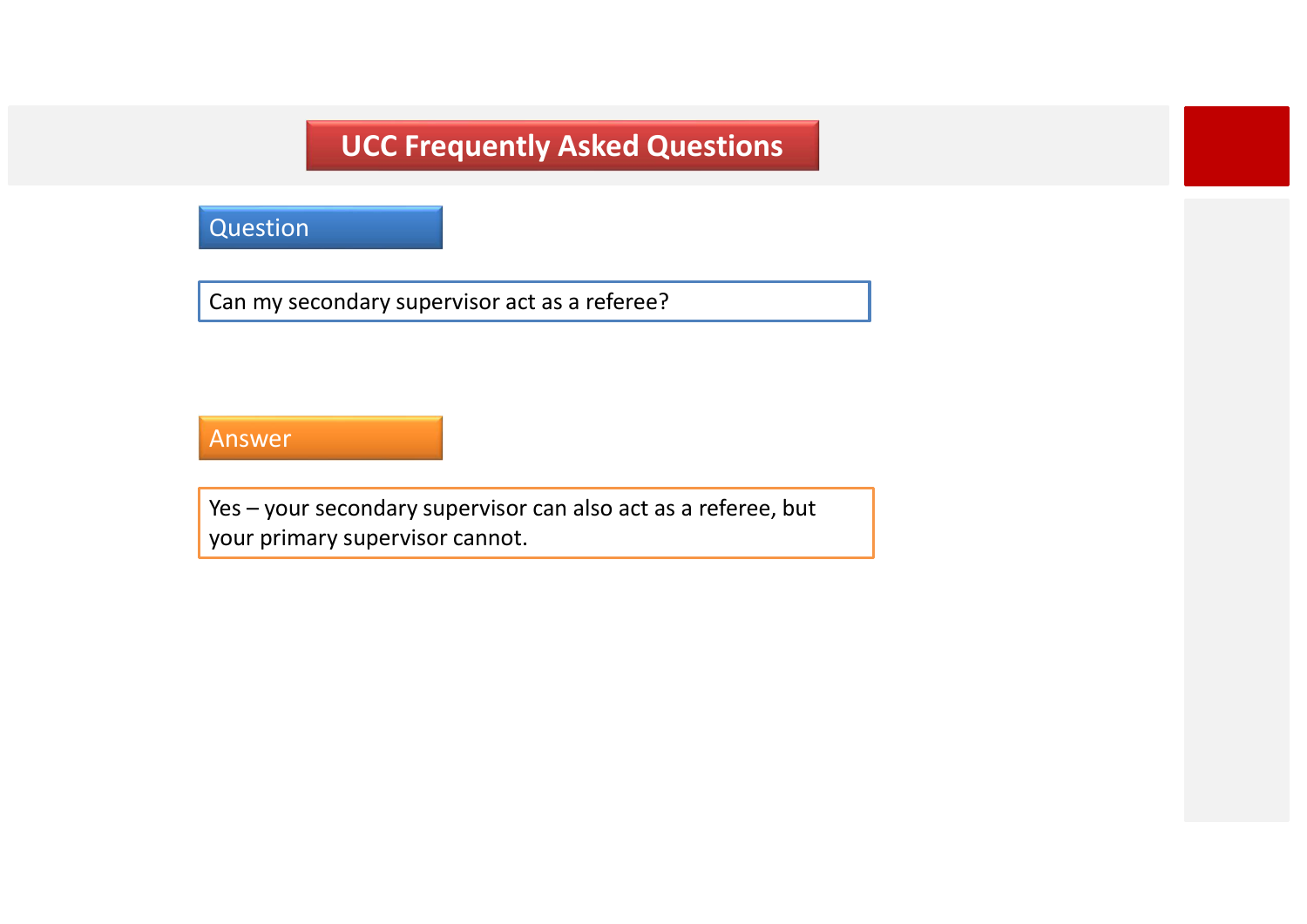### **Ouestion**

I can't find my UCC supervisor on the IRC drop-down menu in the application form. What should I do? **1. DECEMBENT CONTROVIDE CONTROVIDED**<br>
1. **Ensure that you have selected UCC as your host institution on<br>
1. Ensure that you have selected UCC as your host institution on<br>
1. Ensure that you have selected UCC as your hos** 

### Answer

- the application.
- as a supervisor on the IRC system in previous years.
- Question<br>
1 can't find my UCC supervisor on the IRC drop-down menu in the<br>
application form. What should I do?<br>
1. Ensure that you have selected UCC as your host institution on<br>
the application.<br>
2. Contact your supervisor 1 can't find my UCC supervisor on the IRC drop-down menu in the<br>application form. What should 1 do?<br>
1. Ensure that you have selected UCC as your host institution on<br>
the application.<br>
2. Contact your supervisor and ask if (patricia.deasy@ucc.ie) in the Research Office. Patricia will be able to register the supervisor onto the system.

NB: Patricia cannot register your secondary supervisor or your referees. You must add these people to your application.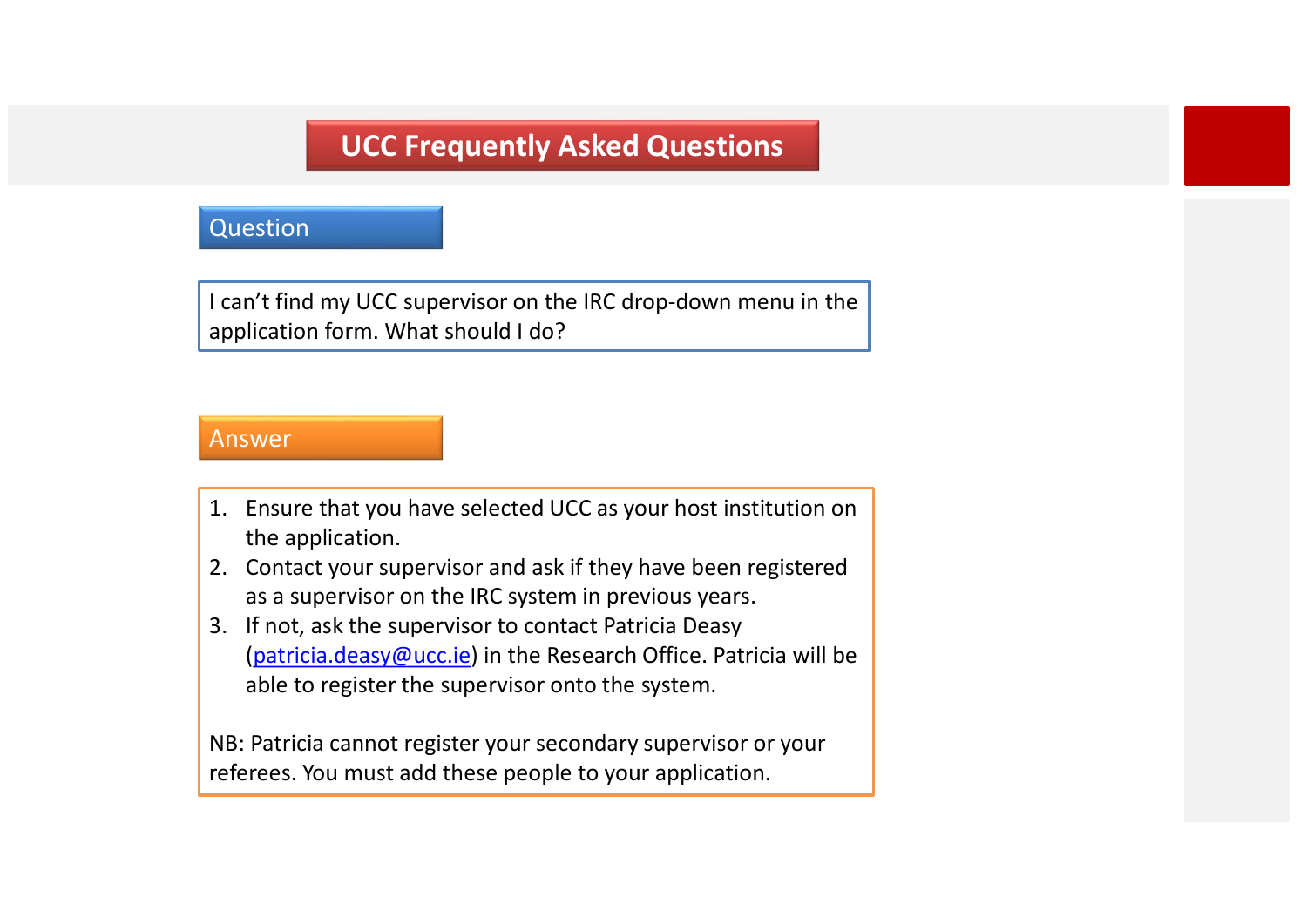### **Ouestion**

**INCOURT WAS ART WAS ART WAS A WAS ARROW WAS ARROW CONSTRENO MOVE OF THE VALUATION OF A SUPERVISOR – can you assign me one?**<br>Answer

### Answer

It is up to each applicant to source and approach a supervisor.

Use the UCC website as a starting point. Look up the Department of your research discipline, and read about the academic staff based there. Once you find someone suitable, send them an email explaining your background, your qualifications, and why you would like them to be your supervisor. Also, include a link to the IRC scholarship call, in case the supervisor is unfamiliar with it.

NB: Don't be afraid of reaching out to the supervisors! They are wellexperienced in being approached by students in need of a mentor.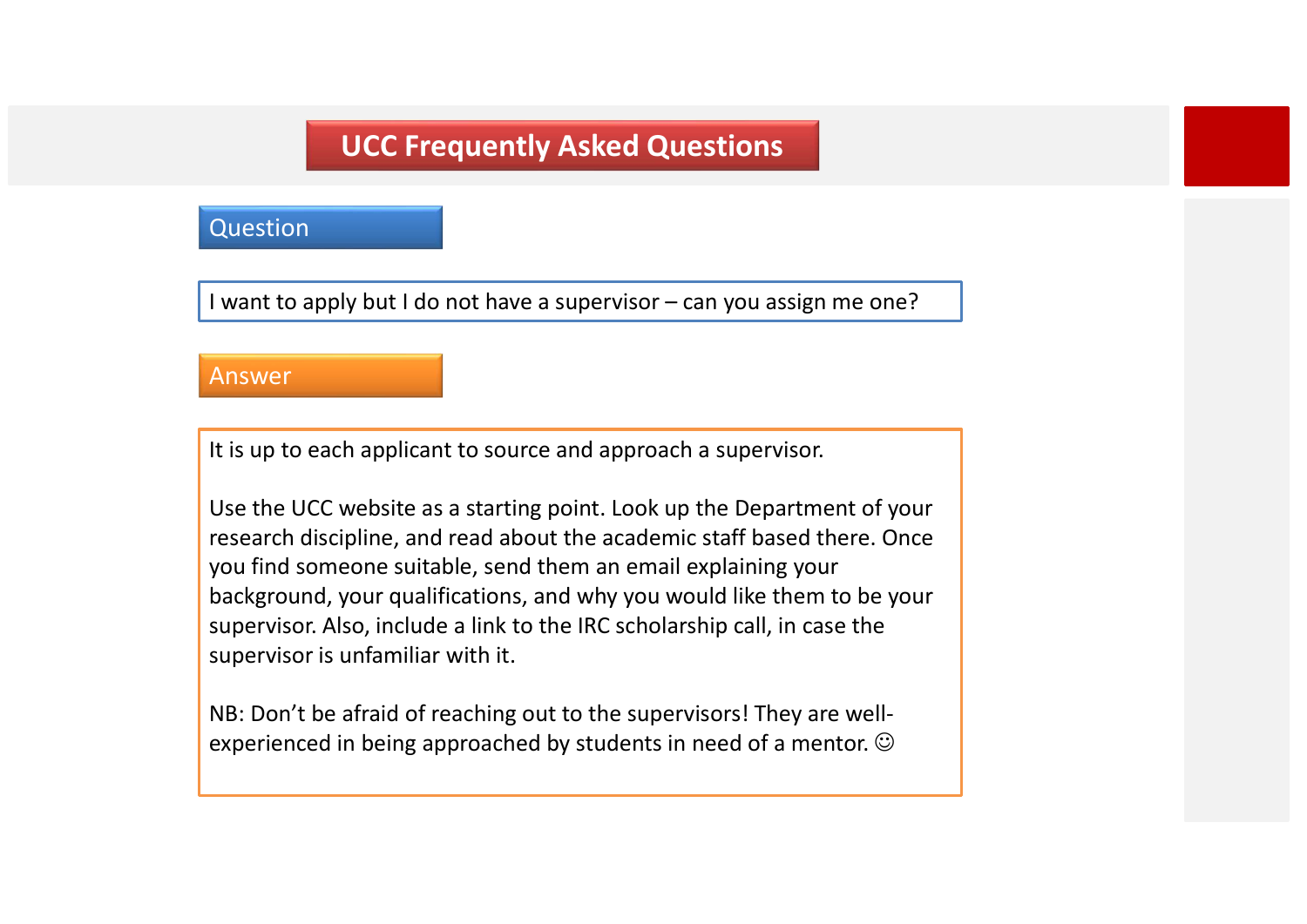### Question

IRC system was too slow on the day of the deadline and as a result, my application did not upload/submit in time. Will the IRC still accept my application?

### Answer

No. The IRC warn that their system slows on the day of the deadline due to heavy traffic, and advise applicants to submit their applications early to avoid this issue. Thus, they will not accept late applications due to technical issues.

Do not take this risk! Submit your application at least one day in advance of the deadline, and avoid any last-minute panic.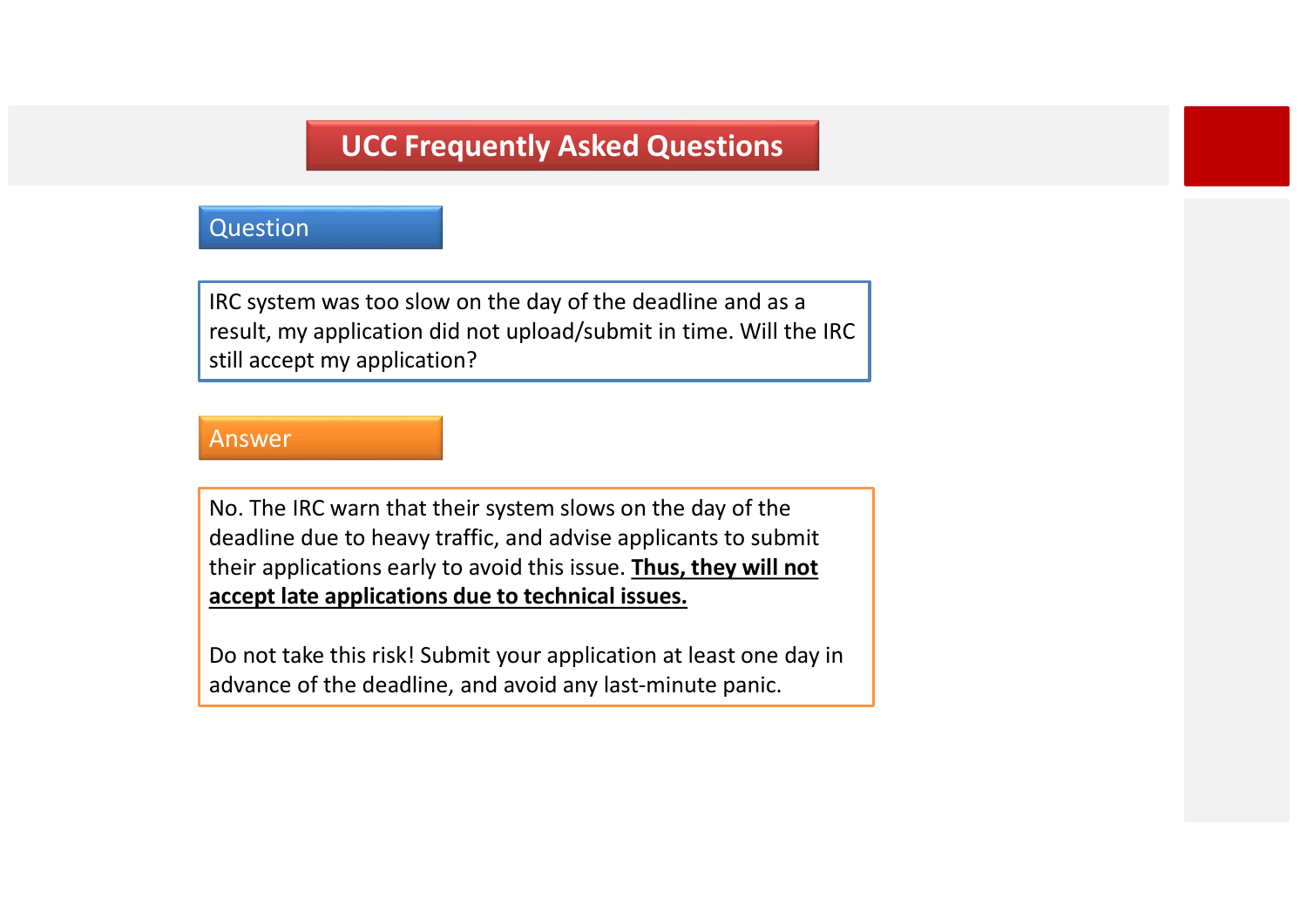# UCC Frequently Asked Questions **INCOUTT And ASKED QUESTIONS**<br>
I have a question – who should I ask?<br> **Answer Always ask your supervisor first!** If your supervisor cannot advise your

### **Ouestion**

### Answer

Always ask your supervisor first! If your supervisor cannot advise you:

**Patricia Deasy – Eligibility; Application Process; UCC Review Process; Deadlines;**<br>Patricia Deasy – Eligibility; Application Process; UCC Review Process; Deadlines;<br>Patricia Deasy – Eligibility; Application Process; UCC R non-research queries. Question<br>
I have a question – who should I ask?<br>
Answer<br>
Always ask your supervisor first! If your supervisor cannot advise you:<br>
Patricia Deasy – Eligibility; Application Process; UCC Review Process; Deadlines;<br>
Nour Rese

other research-related questions.

### Research Officers:

Fair and that a question – who should Lask?<br>
Always ask your supervisor first! If your supervisor cannot advise you:<br>
Patricia Deasy – Eligibility; Application Process; UCC Review Process; Deadlines;<br>
Pour Research Officer Answer<br>
Always ask your supervisor first! If your supervisor cannot advise you:<br>
Patricia Deasy – Eligibility; Application Process; UCC Review Process; Deadlines;<br>
non-research Officer – Research content, development, and Always ask your supervisor first! If your supervisor cannot advise you:<br>
Patricia Deasy – Eligibility; Application Process; UCC Review Process; Deadlines;<br>
non-research Officer – Research content, development, and presenta Always ask your supervisor first! If your supervisor cannot advise you:<br>
Patricia Deasy – Eligibility; Application Process; UCC Review Process; Deadlines;<br>
non-research queries.<br>
Your Research Officer – Research content, d Always ask your supervisor first! If your supervisor cannot advise you:<br>Patricia Deasy – Eligibility; Application Process; UCC Review Process; Dead<br>non-research queries.<br>Your Research Officer – Research content, developmen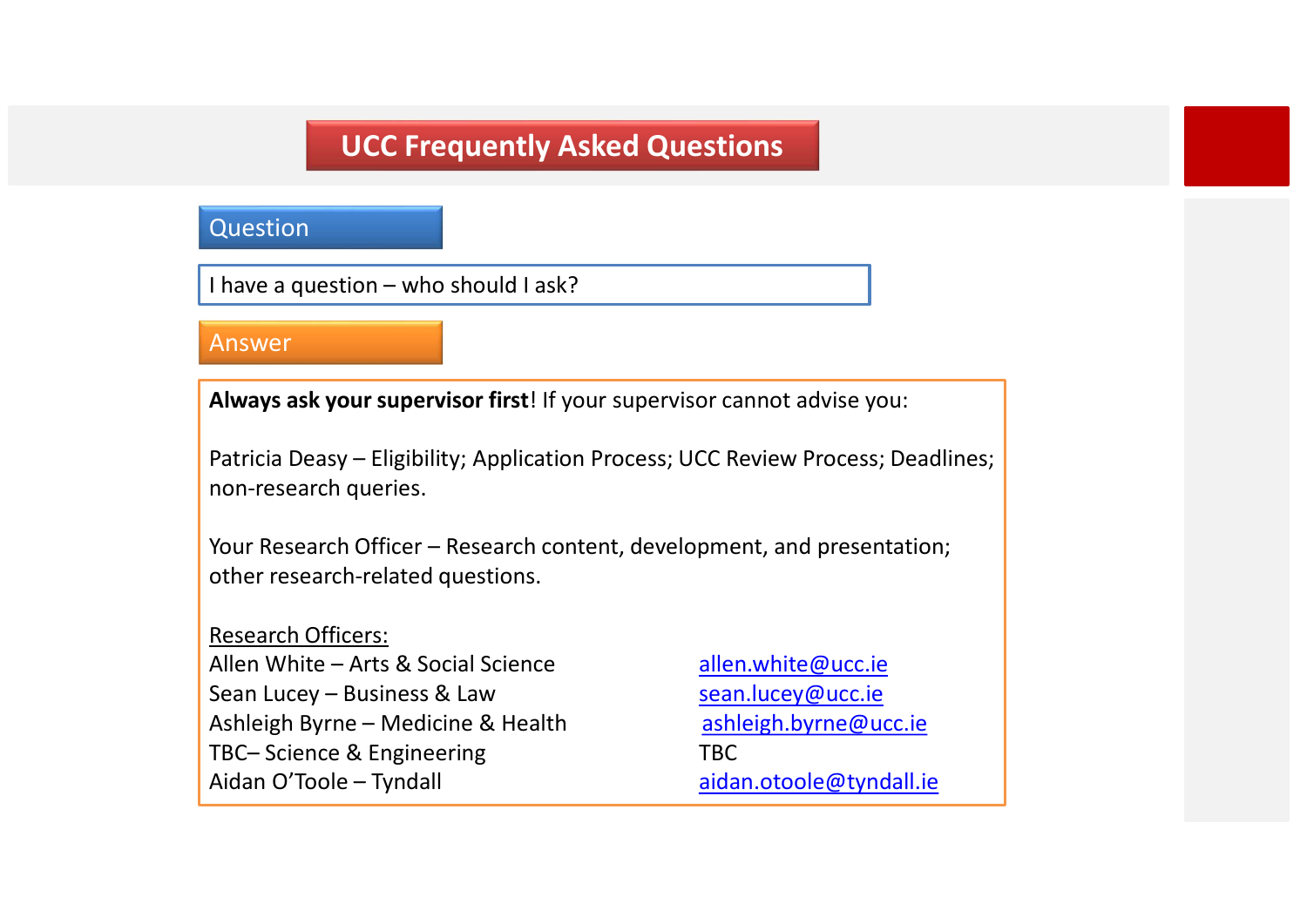### **Ouestion**

### Answer

**INCOUTT CONTINUM SEARCH CONTINUM ASKED ADDETERM**<br>I have decided to proceed with applying – who should I notify?<br>Answer<br>Applicants must email Patricia Deasy (<u>patricia deasy@ucc.ie</u>) in the Research Applicants must email Patricia Deasy (patricia.deasy@ucc.ie) in the Research Office as early as possible.

Patricia will take your basic details, assess your eligibility, and send you important **OCC Frequently Asked Questions**<br>
Question<br>
I have decided to proceed with applying – who should I notify?<br> **Answer**<br>
Applicants must email Patricia Deasy (patricia.deasy@ucc.ie) in the Research<br>
Office as early as possibl

It is also advisable to notify your relevant Research Officer.

Research Officers: I have decided to proceed with applying – who should I notify?<br>
Answer<br>
Applicants must email Patricia Deasy (patricia.deasy@ucc.ie) in the Research<br>
Office as early as possible.<br>
Patricia will take your basic details, ass Maswer<br>
Applicants must email Patricia Deasy (patricia.deasy@ucc.ie) in the Research<br>
Office as early as possible.<br>
Patricia will take your basic details, assess your eligibility, and send you important<br>
information in rel Answer<br>
Applicants must email Patricia Deasy (<u>patricia.deasy@ucc.ie</u>) in the Research<br>
Office as early as possible.<br>
Patricia will take your basic details, assess your eligibility, and send you important<br>
information in r Applicants must email Patricia Deasy (patricia.deasy@ucc.ie) in the Research<br>Office as early as possible.<br>Patricia will take your basic details, assess your eligibility, and send you importa<br>information in relation to the Applicants must email Patricia Deasy (patricia.deasy@ucc.ie) in the Research<br>Office as early as possible.<br>Patricia will take your basic details, assess your eligibility, and send you important<br>information in relation to th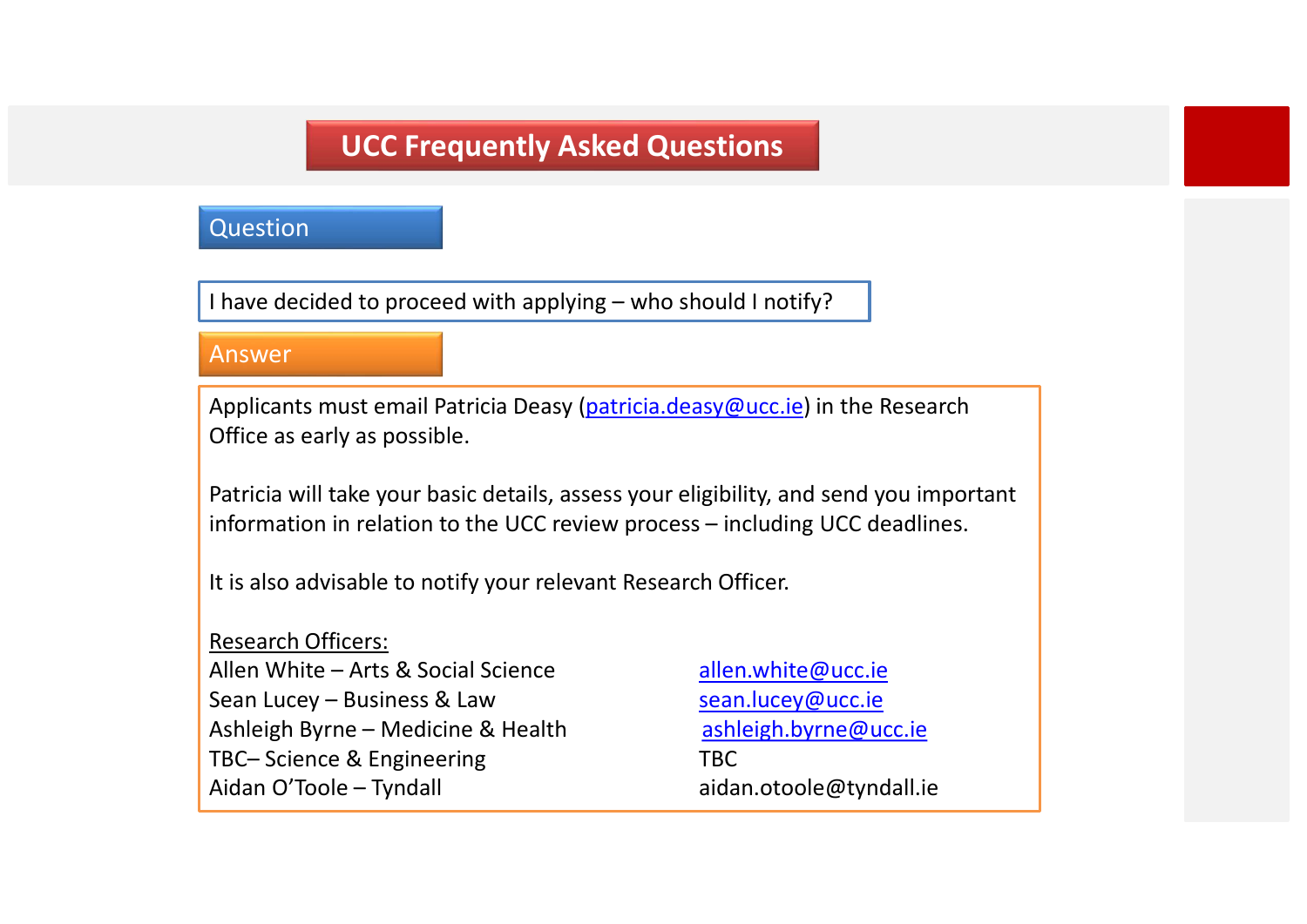# Important Deadlines

| <b>UCC Expression of Interest Deadline</b> | 14.00 | 24th <sup>th</sup> September |
|--------------------------------------------|-------|------------------------------|
|                                            |       |                              |
| <b>UCC Eligibility Checklist Deadline</b>  | 14.00 | 7 <sup>th</sup> October      |
|                                            |       |                              |
| <b>FAQ Deadline</b>                        | 16.00 | 14 <sup>th</sup> October     |
|                                            |       |                              |
| <b>Applicant Deadline</b>                  | 16.00 | 21 <sup>st</sup> October     |
|                                            |       |                              |
| <b>Supervisor/Referees Deadline</b>        | 16.00 | 4 <sup>th</sup> November     |
|                                            |       |                              |
| <b>UCC Endorsement Deadline</b>            | 16.00 | 18 <sup>th</sup> November    |

Applicants have the option of sending their application to be reviewed by a Research Officers for feedback, prior to submission to the IRC.

Please consult with the Research Officer of your UCC College for more info.